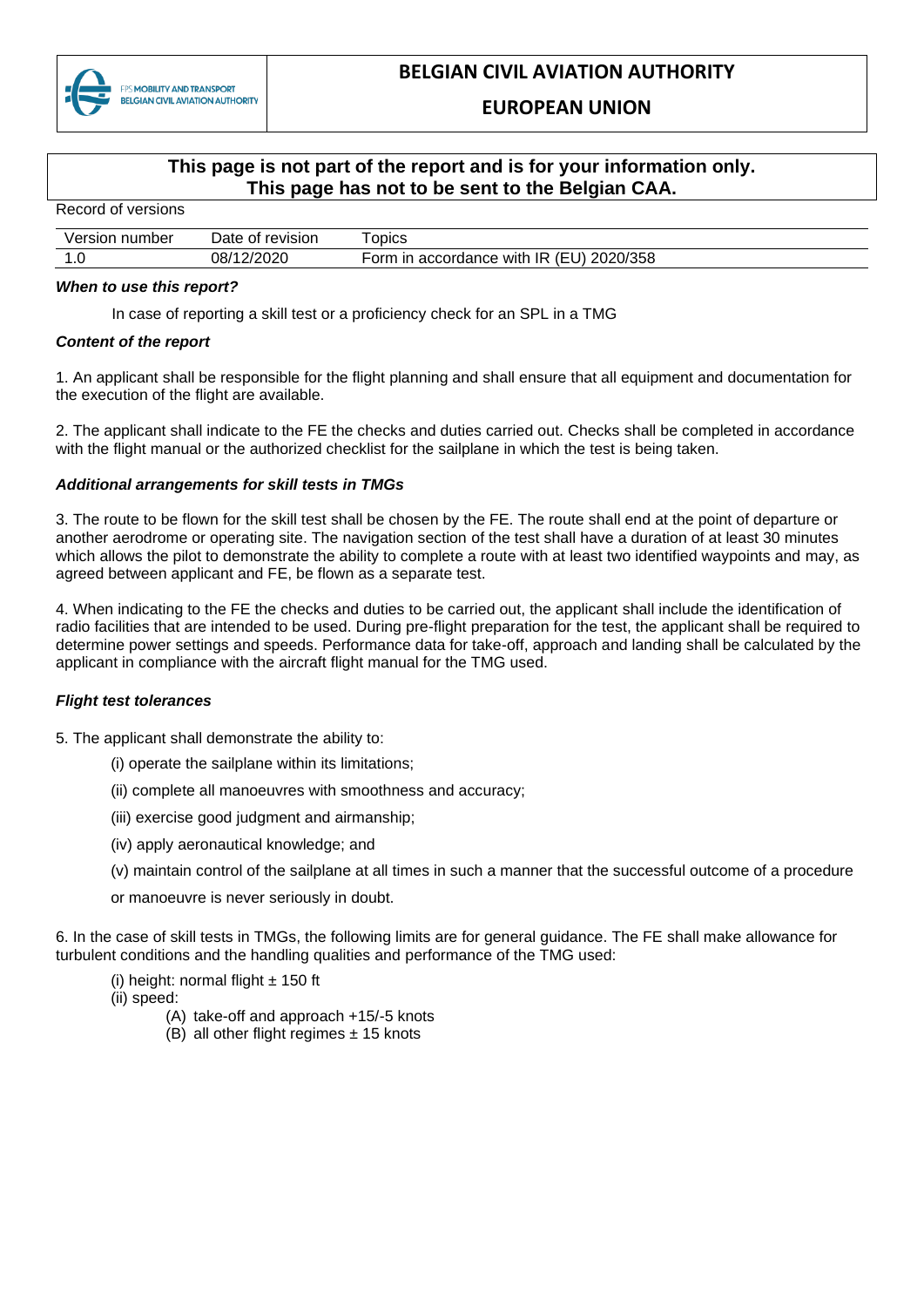Use of checklist(s), airmanship, control of TMG by external visual reference, deicing procedures, etc. apply in all sections.

|   | <b>SECTION 1</b><br><b>PRE-FLIGHT OPERATIONS AND DEPARTURE</b>           |                          | Examiner's<br>initials when<br>test/check<br>completed |
|---|--------------------------------------------------------------------------|--------------------------|--------------------------------------------------------|
| a | Pre-flight documentation, flight planning, NOTAM(s) and weather briefing |                          |                                                        |
| b | Mass and balance and performance calculation                             |                          |                                                        |
| C | TMG inspection and servicing                                             |                          |                                                        |
| d | Engine starting and after starting procedures                            |                          |                                                        |
| e | Taxiing and aerodrome procedures, pre-take-off procedures                |                          |                                                        |
|   | Take-off and after take-off checks                                       |                          |                                                        |
| g | Aerodrome departure procedures                                           |                          |                                                        |
| h | ATC liaison: compliance                                                  |                          |                                                        |
|   |                                                                          | <b>SECTION 1. Passed</b> | <b>Failed</b>                                          |

| <b>SECTION 2A</b><br><b>GENERAL AIRWORK (WITH ENGINE POWER)</b> |                                                                                                                                                                                                   | Examiner's<br>initials when<br>test/check<br>completed |               |
|-----------------------------------------------------------------|---------------------------------------------------------------------------------------------------------------------------------------------------------------------------------------------------|--------------------------------------------------------|---------------|
| a                                                               | ATC liaison                                                                                                                                                                                       |                                                        |               |
| b                                                               | Straight and level flight, with speed changes                                                                                                                                                     |                                                        |               |
| С                                                               | Climbing:<br>i. best rate of climb;<br>ii. climbing turns; and<br>iii. levelling off.                                                                                                             |                                                        |               |
| d                                                               | Medium (30 ° bank) turns, look-out procedures and collision avoidance                                                                                                                             |                                                        |               |
| е                                                               | Steep (45 ° bank) turns                                                                                                                                                                           |                                                        |               |
| f                                                               | Flight at critically low air speed with and without flaps                                                                                                                                         |                                                        |               |
| g                                                               | Stalling:<br>i. clean stall and recover with power;<br>ii. approach to stall descending turn with bank angle 20°, approach configuration; and<br>iii. approach to stall in landing configuration. |                                                        |               |
| h.                                                              | Descending:<br>i. with and without power;<br>ii. descending turns (steep gliding turns); and<br>iii. levelling off.                                                                               |                                                        |               |
|                                                                 |                                                                                                                                                                                                   | <b>SECTION 2A. Passed</b>                              | <b>Failed</b> |

|             | <b>SECTION 2B</b><br><b>GENERAL AIRWORK (WITHOUT ENGINE POWER)</b>    |               |
|-------------|-----------------------------------------------------------------------|---------------|
| a           | Straight and level flight, with speed changes                         |               |
| $\mathbf b$ | Medium (30 ° bank) turns, look-out procedures and collision avoidance |               |
| C           | In-flight engine start and stop procedures                            |               |
|             | Stall in turns                                                        |               |
|             | <b>SECTION 2B. Passed</b>                                             | <b>Failed</b> |